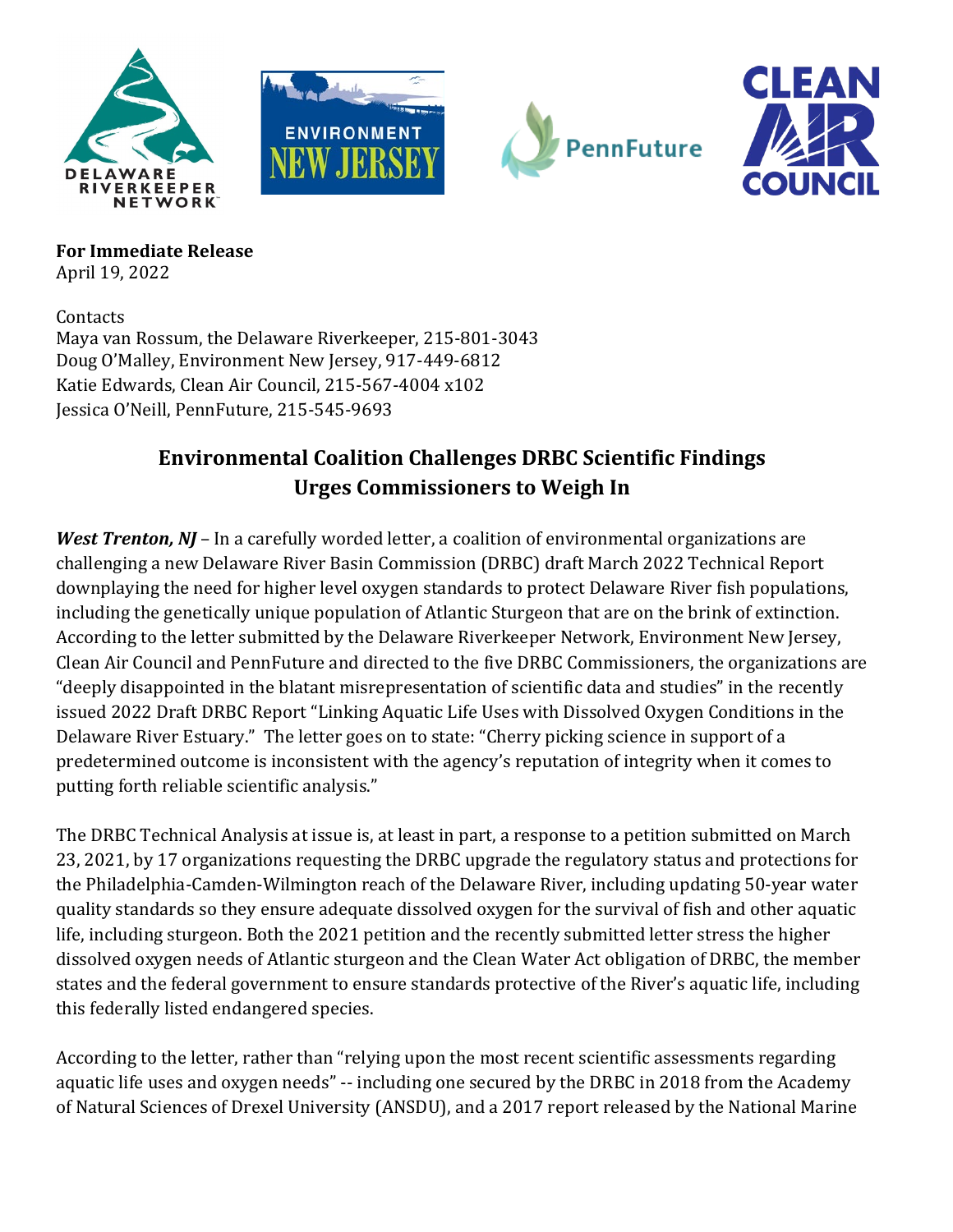Fisheries Service (NMFS) – the DRBC Draft Technical Report "relies on significantly outdated information." According to the 2017 and 2018 scientific assessments from ANSDU and NMFS, Atlantic sturgeon need between 6.0 and 6.3 mg/L of dissolved oxygen to protect their early life stages from the harmful effects of hypoxia. Rather than rely upon these newer and comprehensive analyses, the DRBC selected literature summaries from the 2001/2003 year range to suggest that a lower, lessprotective 5.0 mg/l dissolved oxygen criterion would be "suitable" for protecting Atlantic sturgeon.

"The willingness of DRBC to discard science is deeply disappointing," the letter states and urges the DRBC Commissioners to intervene with the staff and prevent the misuse or mischaracterization of scientific data in the important discussions regarding how best to protect the Atlantic Sturgeon of the Delaware River.

A copy of the letter can be found at: <https://bit.ly/CoalitionCommentDRBCReport>

#####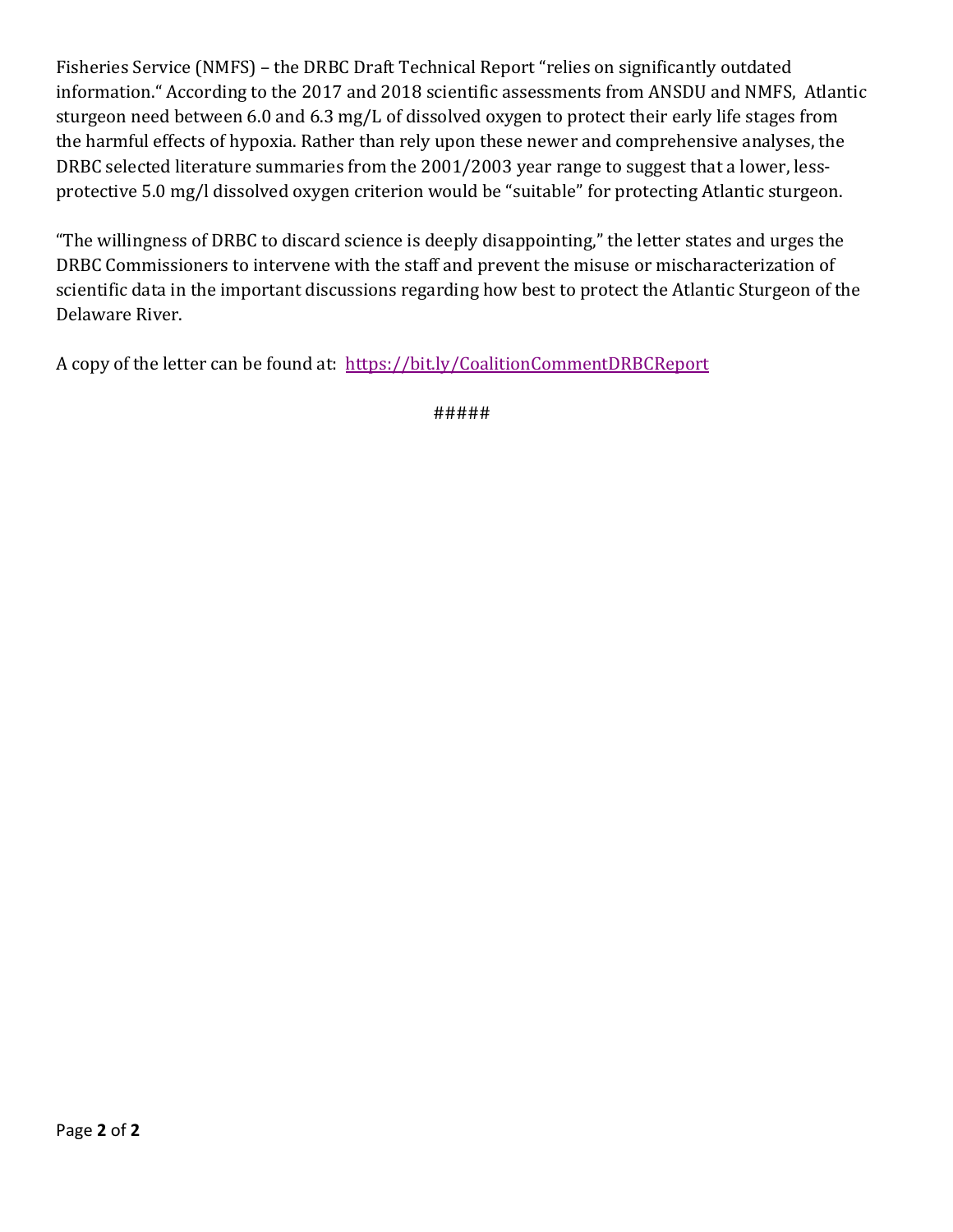







April 19, 2022

Major General Thomas J. Tickner Chair of the Delaware River Basin Commission North Atlantic Division 302 General Lee Avenue Brooklyn, NY 11252-6700

The Honorable Tom Wolf Vice Chairman of the Delaware River Basin Commission Office of the Governor of Pennsylvania 508 Main Capitol Building Harrisburg, PA 17120

The Honorable John Carney Member of the Delaware River Basin Commission Office of the Governor Tatnall Building 150 Martin Luther King Jr Blvd South Dover, DE 19901

The Honorable Kathy Hochul Member of the Delaware River Basin Commission Governor of New York State NYS State Capitol Building Albany, NY 12224

The Honorable Philip D. Murphy Member of the Delaware River Basin Commission Office of the Governor P.O. Box 001 Trenton, NJ 08625

Executive Director Steve Tambini Delaware River Basin Commission P.O. Box 7360 West Trenton, NJ 08628

## **Re: 2022 Draft DRBC Report "Linking Aquatic Life Uses with Dissolved Oxygen Conditions in the Delaware River Estuary"**

The Delaware Riverkeeper Network (DRN), Environment New Jersey, Clean Air Council and PennFuture are deeply disappointed in the blatant misrepresentation of scientific data and studies in the recently issued 2022 Draft DRBC Report "Linking Aquatic Life Uses with Dissolved Oxygen Conditions in the Delaware River Estuary." Cherry picking science in support of a predetermined outcome is inconsistent with the agency's reputation of integrity when it comes to putting forth reliable scientific analysis.

We request Commissioner intervention to ensure that discussion and decision making around water quality standards is supported by the science and not manipulated to advance the interests of dischargers at the expense of the public and aquatic life.

On March 23, 2021, 17 organizations submitted a petition requesting the DRBC upgrade the designated use of Zone 3, Zone 4, and River Miles 78.8 to 70.0 of Zone 5 of the Delaware Estuary to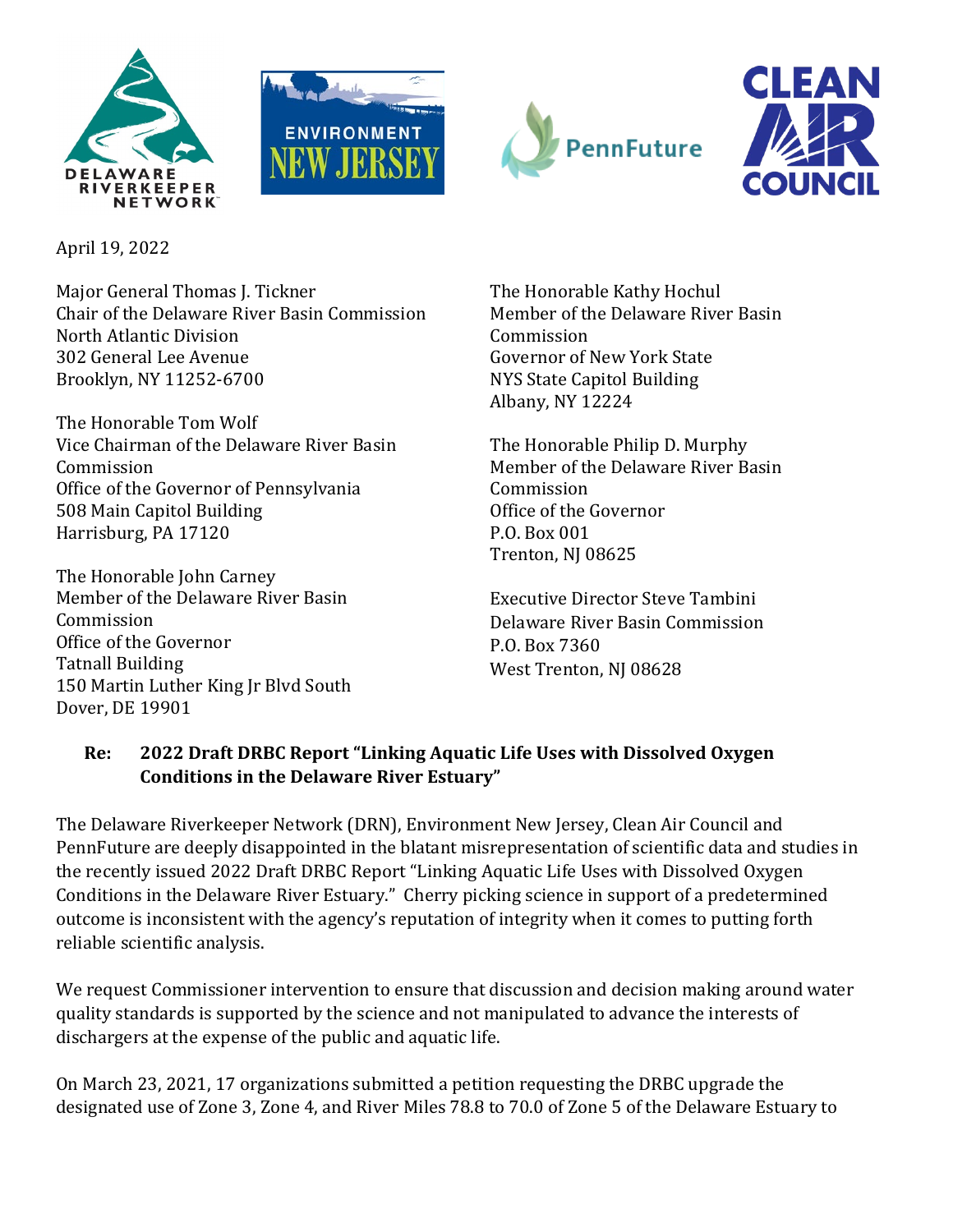include maintenance and propagation of resident fish and other aquatic life, and spawning and nursery habitat for migratory fish. Zone 3, Zone 4, and Upper Zone 5 are currently designated only for maintenance and passage rather than the full aquatic life protections. This most recent petition, submitted by Delaware Riverkeeper Network, Clean Air Council, PennFuture, Environment New Jersey, New Jersey Tree Foundation, Urban Promise Ministries, Delaware River Shad Fishermen's Association, New Jersey Sustainable Business Council, Delaware River Yachtsmen's League, Tree Tenders of Upper Darby, Riverfront North Partnership, Aqua Vida, Lehigh River Stocking Association, Lehigh Valley Group Sierra Club, Sierra Club Pennsylvania Chapter, Friends of Heinz Refuge, Darby Valley Creek Association, was an updated version of a similar request submitted in 2013 by the Delaware Riverkeeper Network, Lehigh River Stocking Association and the Delaware River Shad Fishermen's Association.

Both petitions outlined the significant body of scientific documentation demonstrating that maintenance and propagation of resident fish and other aquatic life, and spawning and nursery habitat for migratory fish, are current existing uses and that dissolved oxygen standards need to be increased to 6.3 mg/l in order to protect critical species in our estuary. The DRBC has conducted additional scientific reviews that confirm these findings and requests.

Rather than relying upon the most recent scientific assessments regarding aquatic life uses and oxygen needs for the Delaware Estuary, the DRBC's new draft report on aquatic uses and dissolved oxygen notably relies on significantly outdated information. This error is underscored by the draft report's failure to utilize the recent findings of DRBC's existing expert reports – including the one commissioned by the DRBC staff itself (Academy of Natural Sciences of Drexel University, or ANSDU) and that of its federal partner, the National Marine Fisheries Service (NMFS) -- for the protection of the critically endangered Atlantic sturgeon of the Delaware River.

In 2018, DRBC commissioned ANSDU to look at the specific dissolved oxygen requirements of resident species of the tidal Delaware River.<sup>[1](#page-3-0)</sup> Among its conclusions for critical dissolved oxygen needs, ANSDU found *"6.3 mg/l or higher is also required by Atlantic Sturgeon which may be found in any zone of the estuary at any time of the year." [2](#page-3-1)*

Similarly, NMFS reviewed the critical habitat needs for the federally-endangered Atlantic sturgeon to identify and protect those areas "on which are found those physical or biological features" that are "essential to the conservation of the species."[3](#page-3-2) In its final decision in 2017, NMFS promulgated a critical habitat definition that requires dissolved o[xy](#page-3-3)gen at or above 6.0 mg/L for juvenile rearing habitat in rivers including the tidal Delaware River.4

<span id="page-3-0"></span> <sup>1</sup> Stoklosa, A.M., D.H. Keller, R. Marano, and R.J. Horwitz. 2018. A Review of Dissolved Oxygen Requirements for Key Sensitive Species in the Delaware Estuary. Final report by the Patrick Center for Environmental Research, Academy of Natural Sciences of Drexel University submitted to the Delaware River Basin Commission; November 2018; 51 pp. Available from

[https://www.nj.gov/drbc/library/documents/Review\\_DOreq\\_KeySensSpecies\\_DelEstuary\\_ANStoDRBCnov2018.pdf](https://www.nj.gov/drbc/library/documents/Review_DOreq_KeySensSpecies_DelEstuary_ANStoDRBCnov2018.pdf) <sup>2</sup> IBID, pg. 28

<span id="page-3-2"></span><span id="page-3-1"></span><sup>3</sup> 16 U.S.C. §§ 1532(5)(A).

<span id="page-3-3"></span><sup>4</sup> National Marine Fisheries Service. 2017. Endangered and threatened species; designation of critical habitat for the endangered New York Bight, Chesapeake Bay, Carolina and South Atlantic distinct population segments of Atlantic Sturgeon and the threatened Gulf of Maine distinct population segment. Federal Register 82(158): 39160–39274.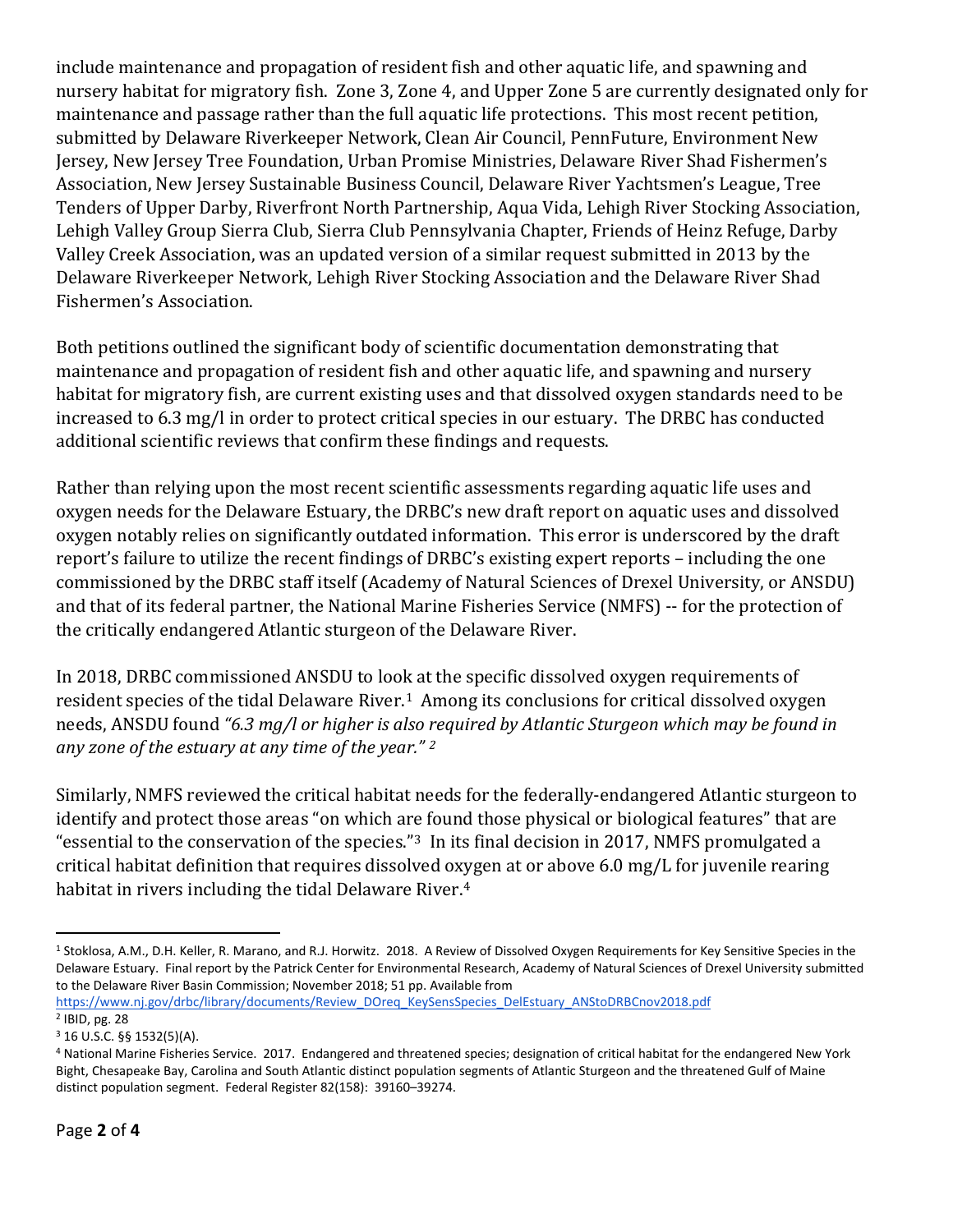Thus, we see two recent reviews of the literature by fisheries experts reaching nearly identical conclusions: Atlantic sturgeon need between 6.0 and 6.3 mg/L of dissolved oxygen to protect their early life stages from the harmful effects of hypoxia.

Given such consistency in the most recent literature reviews, it is both astonishing and alarming that DRBC has combed through older literature summaries (2001/2003) to find justification to set forth a lower, less-protective 5.0 mg/l dissolved oxygen criterion as "suitable" for Atlantic sturgeon in the draft report. This is particularly problematic because the draft report asserts that it will do **exactly the opposite** of searching for older and less protective values:

 *"Where possible, preference was given to recent studies. Generally, when reconciling multiple interpretations, the more conservative value was selected."* (pg. 2 of draft DRBC Technical Report)

DRBC's conclusion that 5.0 mg/l is "suitable" to protect Atlantic sturgeon and other estuary species from lethal and non-lethal impacts of low dissolved oxygen is neither scientific nor defensible. This conclusion indeed threatens to derail the critical restoration of dissolved oxygen in this estuary and the full protection of our ecosystem and our communities, including the critically endangered Atlantic sturgeon.

The substantial scientific literature evaluating the dissolved oxygen requirements for juvenile Atlantic sturgeon clearly and consistently identifies a concentration between 6.0 and 6.3 mg/L as necessary to protect from both reduced survival and sub-lethal impacts due to hypoxia. These concentrations do not represent "optima" for Atlantic sturgeon but simply the consensus from the scientific literature for minimum known and needed protection levels. DRBC's characterization of the 6.0 to 6.3 mg/L dissolved oxygen concentrations as somehow superfluous or unnecessary for Atlantic sturgeon is a rejection of established science and must not contaminate the current deliberations.

The willingness of DRBC to discard science is deeply disappointing. Despite strong disagreements regarding final decision-making outcomes, in the past the stakeholders have always agreed that DRBC was making best efforts to put forth credible scientific analyses and interpretations thereof to support debate and decision-making. This draft report is contrary to, and undermines, those efforts and respect for DRBC as a fair arbiter of scientific data and information.

The Delaware Riverkeeper Network, Environment New Jersey, Clean Air Council and PennFuture are fully prepared to put forth detailed analysis of the March 2022 Draft Report once there has been agreement on a process for receiving and considering such information that is credible, defensible and scientifically reputable. Until such time, we have no confidence that the information will not be disregarded, or, worse yet, misused to advance damaging and dangerous outcomes for our River, region, communities and aquatic life.

We invite a conversation with any and all Commissioners to discuss this information individually or collectively. To do so, please contact Maya van Rossum, the Delaware Riverkeeper, at 215-369-1188 ext. 102 or via email a[t keepermaya@delawareriverkeeper.org.](mailto:keepermaya@delawareriverkeeper.org)